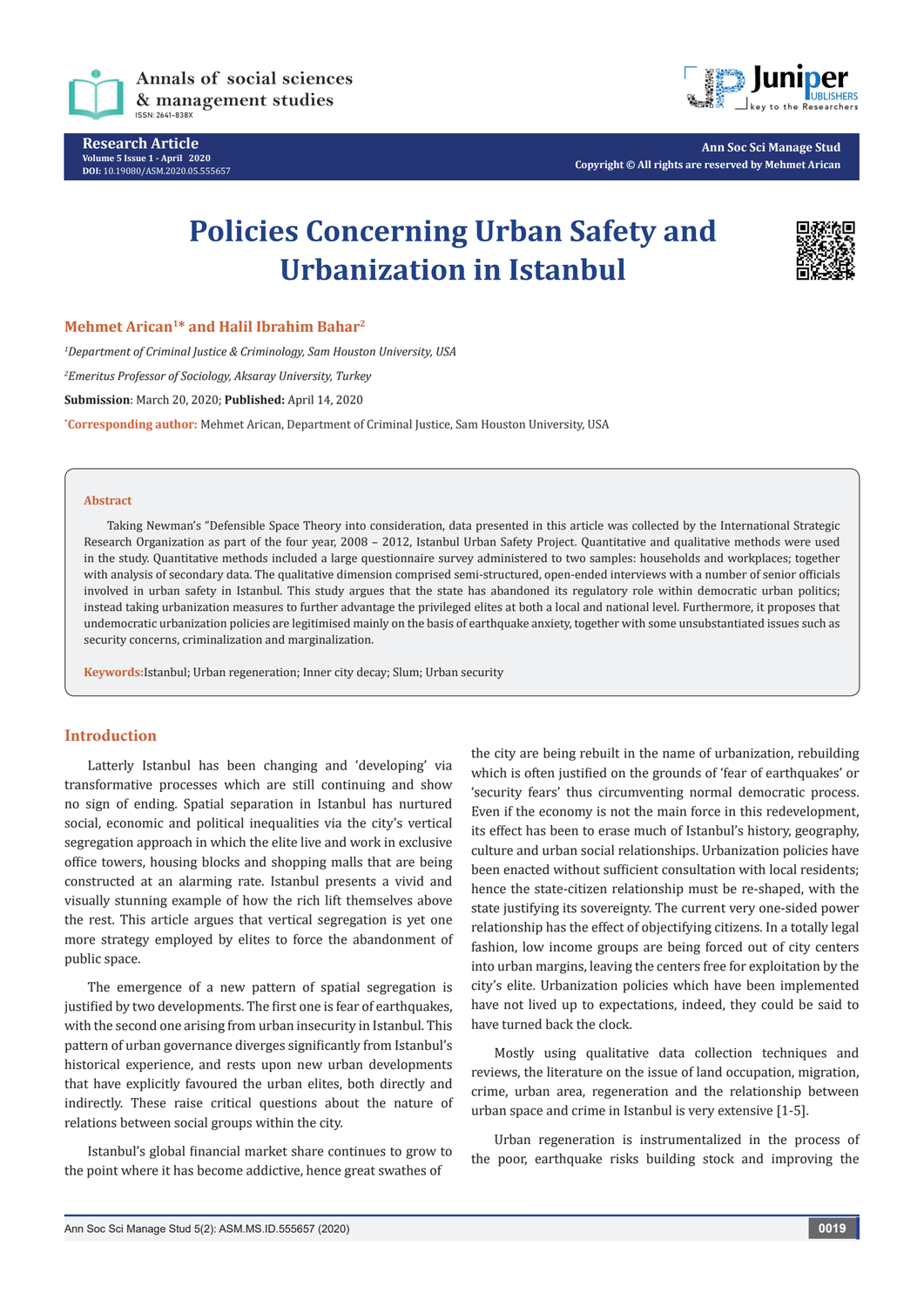conditions of disadvantaged neighbourhoods in Istanbul. The role of hegemonic state institutions in the realization of urban regeneration projects and centralisation of policy making power has been increasing [6]. Resulting in a growing pressure on squatter housing areas and the historic urban centres populated by the urban poor, there has been an increase in the importance of urban areas that have high rent-gaining potential [7-9]. Examining the relations between new economic policy, new urban policy and urban development projects, Sakızoğlu [10] argues that urban renewal plans shaped by the municipality do not include any social mechanisms, measures and programs to prevent the displacement of the low income groups.

These studies contribute to a great extent in our understanding of urban polices in Istanbul. However, the relationship between urban safety and urbanization in Istanbul has not yet been clarified sufficiently. This is because the theoretical designs of these studies are mostly the result of the influence of subjective perceptions of the permanent and transient environment, which may vary in its connection to objective reality. Other criticisms could be attributed to the fact that most studies are qualitative; and they do not give broad vision about crime, disorder, victimization and sense of security in Istanbul as a whole. Relying only on the official perspectives and figure must also be criticised. Because central and local authorities aim is to distract the reality of crime and disorder in order to create land values in Istanbul. In the official perspective, street crime is seen as an outgrowth of neighbourhood conditions. Some of these conditions are demographic, such as low levels of income, home ownership and residential stability.

The studies cited above mainly refer to official crime records and therefore their analysis and testing theories are limited and based on only official figures. Because of reporting and recording failures, official figures mislead the real extend of crime and disorder and lack of sense of security. All crimes committed are not recorded for different reasons and they are called "dark figure". Dark figure of crime is excluded in these studies and they fail to question the problems behind the official perspectives on crime and security issues in Istanbul. Mystifying street crime and underemphasizing white colour crime and corruption; official crime figures are also criticized on the grounds that they do not represent the reality. It may be questioned that relying on only official figures moves urban regeneration studies from reality to imaginary.

A final criticism in these studies lies in overgeneralization. Istanbul has unique neighbourhood environments in terms of crime, disorder, sense of security, community attachment and sense of belonging. Each area has specific problems in term of crime and disorder. For example, in Beyoğlu or other districts there are some areas where people from all social strata could share the same geographical environment. In these areas, sociospatial division is not as sharp as most studies above propose, and they fail to emphasis this important social reality in Istanbul.

How can we analyse the growth of new urban policies and strategies for urban transformation in the 2000s in Istanbul? What are the main elements of the urban transformation agenda and what are the political, social and economic motivations behind the change in urban policy approach in relation to urban transformation in the 2000s? What are the perspectives, significance and legitimizations linked by the local authorities to the issues of crime prevention and liability, which are among the main objectives of the urban renewal programs?

In order to discuss the above questions, this study will ground "defensible space" theory. The literature on spatial and architectural influences on crime has concentrated primarily on larger design aspects essentially building and street layout. Jacobs [11] first proposed the idea that urban planning could help renew community street life and thereby lower street crime. Many different kinds of physical marks and environmental measures have been linked to crime and deterrence [12]. Newman [12] expanded "defensible space" theory by suggesting that certain designs features, like barricades to block access and split public space into manageable zones, would strengthen a greater protection interest in the community. This, consequently, would lower crime and fear.

Defensible space is a system by which crime can be prevented by developing the opportunities for locals to control and defend their territory against crime, while together eradicating environmental aspects that bring criminals. Newman's theoretical framework suggests that defensible space is stimulated over three critical factors -territoriality, natural surveillance and image/ milieu – all of which really heavily on environmental arrangement in order to function effectively as crime prevention tools. The concept accommodates elements of a theory of crime as well as a set urban design principles. Newman states that defensible space is a model that can inhibit crime in residential environment. These environments might be specific building, projects or entire neighbourhood.

This article considers urbanization policies and practices in Istanbul, utilizing data gathered within the 'Istanbul Urban Safety Project' [13]. Work on the project included the identification of a range of models from the west in terms of urbanization policy and practice, which would seem to be different from those employed in Istanbul. The latter is apparently based on addressing issues concerning the fabric of deprived areas of Istanbul and regions where there is a high risk of earthquake, together with security fears. However, once administrative and political impacts are factored in, it would seem any aim of benefiting the whole community from urbanization turns into servicing the financial demands of an identifiable elite found in the highest echelons of society. Furthermore, another important problem is that community involvement in any urbanization development proposal is undervalued or overlooked completely; as if urbanization is a process which purely involves the physical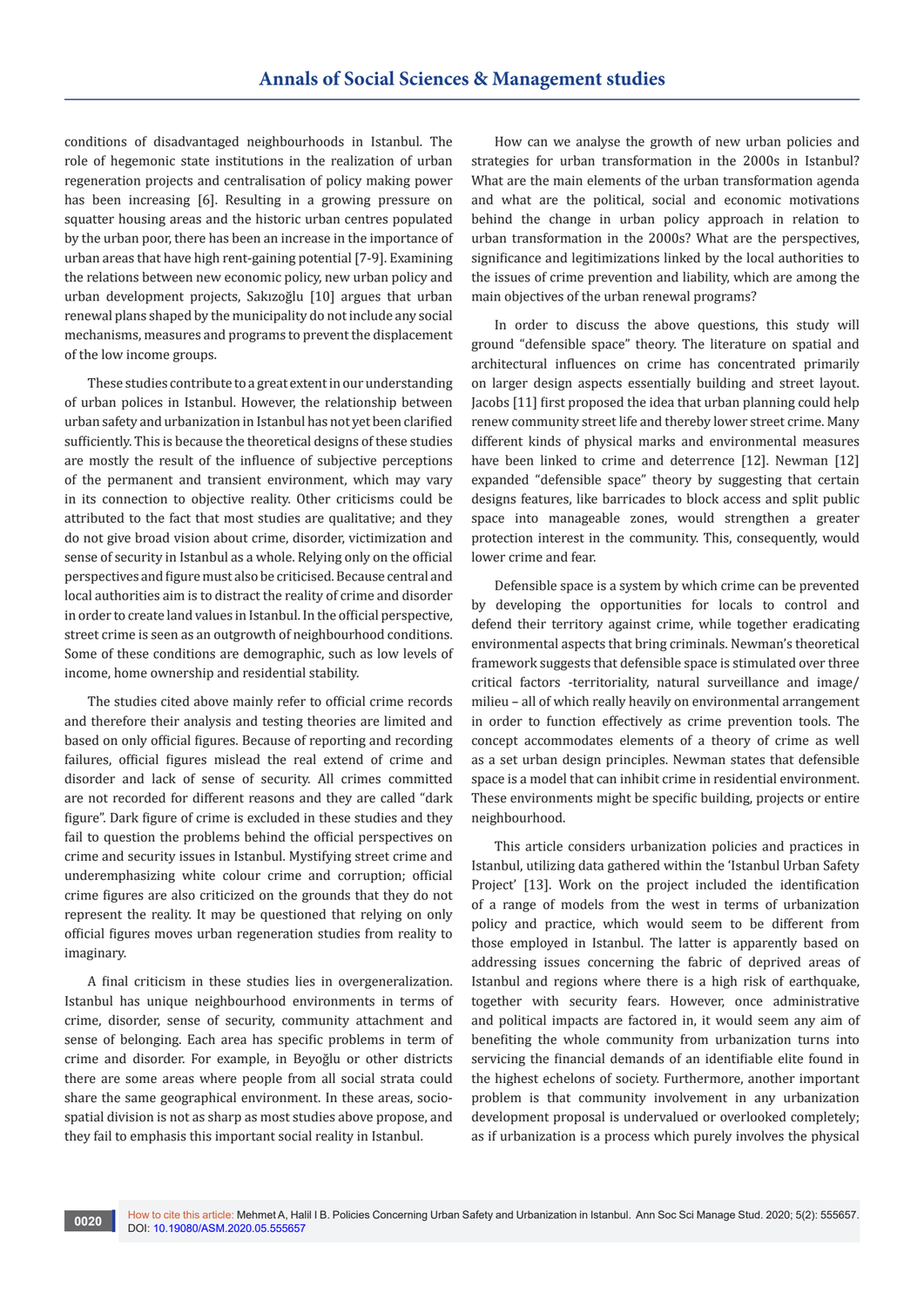refurbishment of buildings. It is actually a process which can tear apart the social fabric and social relationships; a rent that may result in the appearance of new socio-economic and socio-cultural problems.

This article evaluates relationships between views on security at neighbourhood level and across Istanbul in general, based on responses to the survey questionnaire. At both levels, a relationship was determined between the ability of buildings to withstand earthquakes together with standards of cleanliness in the neighbourhood, and the presence of derelict property, street children and glue sniffers. Another important result showed the relationship between criminalization, together with the mystification of crime, and views on security. The effect of policies on criminalization and the mystification of crime were shown to be higher in the household survey than in its workplace equivalent.

#### **Method**

Data presented in this article was collected by the International Strategic Research Organization as part of the four year, 2008 - 2012, Istanbul Urban Safety Project. Quantitative and qualitative methods were used in the study. Quantitative methods included a large questionnaire survey administered to two samples: households and workplaces; together with analysis of secondary data. The qualitative dimension comprised semi-structured, openended interviews with a number of senior officials involved in urban safety in Istanbul. Almost 100 such interviews were carried out with Istanbul MPs, neighbourhood leaders, representatives of the Governor's office, senior personnel in Istanbul's citywide and district education authorities, officials from the police and judiciary, academics from Istanbul-based universities, heads of primary and secondary schools, local residents and representatives of the chambers of commerce and manufacture. This stage was seen as the establishment of relationships between a wide range of stakeholders in urban safety in Istanbul, together with the facilitation of dialogue and coordination between public and private organizations.

With regard to the questionnaire survey, the samples were prepared using baseline data from the Turkish Statistical Institute and it was planned to apply multi-level, stratified group techniques. However, it transpired that this would necessitate extremely large samples, the administration and management of which would have been beyond the scope of the project, hence the decision was taken to utilize probability sampling. Random sampling was deemed inappropriate for a city the size of Istanbul in which each district and neighbourhood may contain a wide range of social and physical conditions. In the event, baseline data led to a representative sample of 3140 households and 2000 workplaces.

Much time was devoted to questionnaire design prior to a pilot. Each question was subjected to repeated, detailed examination in the context of dependent, independent and control variables. The questionnaire was piloted in the following European districts of Istanbul: Bakırköy, Sarıyer, Beşiktaş; and on the Asian side of the city in Üsküdar, Ümraniye and Kadıköy. The piloting involved 200 questionnaires administered to 100 households and 100 workplaces. Following the pilot, 3140 questionnaires were distributed to households of which 2231 (71.1%) were returned fully completed. The response rate for the 2000 workplace questionnaires was even higher with 1811 (80.6%) being returned fully completed. Questionnaire data was analysed with SPSS software.

#### **Result**

On urban security, physical and social disorder, views from questionnaire responses reveal significant results. The household survey asked a question about the perceived effectiveness of local planning regulations in the context of security. Respondents were given a choice of responses and answered as follows: 'very effective' was chosen by 14.1%; 'effective' by 39.8%; 'ineffective' by 40.7%; 'very ineffective' by 5.4%. Another question on the issue of derelict property in the neighbourhood produced the responses: 'a very serious problem' chosen by 22%; 'a serious problem' by 39.6%; 'not a problem' by 29.1%; 'not a serious problem' by 9.3%.

Respondents to the questionnaire were also asked to rate the severity of certain problems in the neighbourhoods in which they lived. These problems included the issue of street children which was seen to be 'a very serious problem' by 19.0%; 'a serious problem' by 50.0%; 'not a problem' by 24.6%; 'not a serious problem' by 6.4%. Crime in the area in which they resided was perceived as 'a very serious problem' by 18.3%; 'a serious problem' by 49.6%; 'not a problem' by 25.4%; 'not a serious problem' by 6.7%. However, in response to the question 'What do you think about the problem of crime in Istanbul in general?' it was seen to be 'a very serious problem' by 65.1%; 'a serious problem' by 32.9%; 'not a problem' by 1.8%; 'not a serious problem' by 0.2%. As can be clearly seen from these results, crime was seen to be less of a problem at neighbourhood level than across the city as a whole. This difference could arise from policies on criminalization and the mystification of crime.

Another question was designed to measure the extent to which respondents felt safe in their own neighbourhoods. Answers were: 'I never feel safe' chosen by 2.3%; 'I sometimes feel safe' by 27.7%; 'I feel safe' by 63.6%; 'I feel very safe' by 6.5%. It should be borne in mind that such high levels of safety may well indicate that buildings in the neighbourhood concerned are in good physical condition and that strong social relationships are in existence.

19.4% of respondents thought the biggest security problem for Istanbul as a whole was terrorist incidents, closely followed by 17.8% who chose public order as being most important. Close behind that group were the 17.3% for whom the most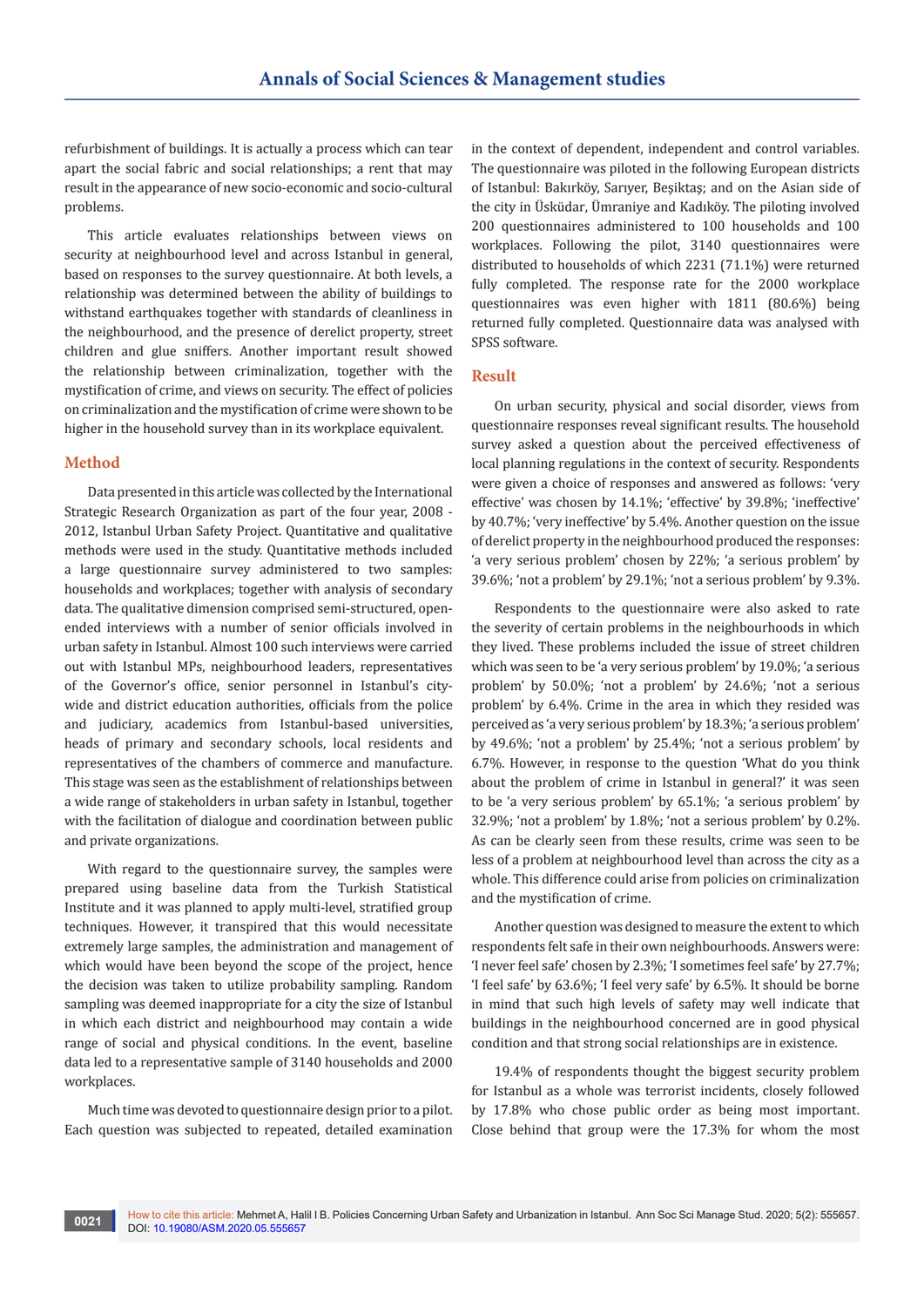serious problem was glue sniffers and street children. Other problems chosen were: traffic by 11.9%; migration by 11.5%; mafia and gunfights by 10.8%; community incidents by 10%. At neighbourhood level it would seem the difference between perceptions of terrorism and those of glue sniffers and street children can be reduced to a mere 2%.

For the householders, top of the list of issues which caused them anxiety was security. Results showed 28.9% chose this option. This was followed by the 25.1% who cited earthquake fear as their biggest worry.

Workplace respondents to the questionnaire produced similar results to the householders in answer to the question 'What do you think about the level of crime in Istanbul in general?' Choices from given responses were as follows: 'it is a very serious problem' was chosen by 62.5%; 'it is a serious problem' by 32.6%; 'not a problem' by 4.5%; 'not a serious problem' by 0.4%.

Workplace respondents chose public order (20.7%) as the largest security problem in Istanbul. This was followed by 17.6% who chose traffic as the biggest problem and then terrorism chosen by 17.5%; migration by 15.4%; mafia and gunfights by 11.9%; glue sniffers and street children by 10.1%; community incidents by 5.8%. As can be seen, there are differences between these results and those produced by the same question in the survey of households. The latter gave terrorism, public order and glue sniffers and street children as the top three security issues in that order; whereas the workplace respondents opted for public order, traffic and terrorism. It is also noticeable that the workplace respondents viewed the issue of glue sniffers and street children as less serious than did their household counterparts. In response to what workplace participants saw, from their own experience, as the biggest problems in the area in which they lived: 40.8% chose security, followed by 26.6% with fear of earthquakes.

Workplace respondents were also asked to comment on the problem of street vendors and responded as follows: 'a very serious problem' chosen by 13.5%; 'a serious problem' by 39.3%; 'not a problem' by 40.4%; 'not a serious problem' by 6.8%. In response to a similar enquiry regarding beggars: 'a very serious problem' was chosen by 19.3%; 'a serious problem' by 40.6%; 'not a problem' by 43.5%; 'not a serious problem' by 6.6%.

## **Discussion**

In terms of urbanization and urban security in Istanbul, according to the results of qualitative research in this study, people actually resident in Istanbul with its convenient lifestyle and environmental conditions, do not themselves feel safe, which would seem to be a huge issue for the police alone to handle. Rapid urbanization combined with a wide range of social problems, together with actually living amongst neglected, vacant or abandoned buildings, are all factors contributing to the negativity of views on security. Furthermore, weaknesses in street lighting,

police presence and city planning can be seen to have had an impact on the community's rising anxiety over security.

There is a need for approaches which include gathering the views of individuals and the community on what they see as threats to the physical and structural environment, classifying the data thus gathered, carrying out risk analysis and designing on the basis of all this, with security always in mind. As Newman [12] proposed, it should be noted that environmental design has been used as a successful preventative measure in many cities around the world, a concept which needs debate as to its application in Istanbul.

The community dimension plays an important role in urban security. Social and spatial segregation is an important characteristic of cities. Urban planning regulations must take into account social differences and structural differentiations. These regulations, whilst initially drafted by the authorities, must be presented to community groups and will show what form of relationship exists between the two sides [14]. Urban planning must be carried out in accordance with recognized physical and social characteristics, and urban social groupings should also be given consideration.

Urbanization should be defined as finding sustainable solution's to a city's economic, physical, social and environmental issues along with resolving problems peculiar to that city, the whole to be achieved in a context of integrated vision and action [15].

In the fieldwork, experts emphasized the importance of reducing the fear of earthquakes, and stressed that this could only be achieved when that fear was publicly acknowledged to exist. They also discussed the fact that TOKI's (Toplu Konut Idaresi) urban change programs are more often sited on publicly owned land rather than land which has housed shanty towns. However, in terms of earthquake risk, even private individuals building with permission on their own land cannot remove that risk entirely. The experts pointed out that urbanization has not been confined to private land, it has also taken place on the sites of former shanty towns, and there has even been significant construction on sites deemed at serious risk of earthquake.

A multi-dimensional approach to urbanization is essential. During field work for this study, we encountered the full gamut of views on which elements comprise urban change, including large numbers who mentioned the need for better architectural standards; for all work involving residents to be based on good, sound data; for better, higher quality education; that there be more and better opportunities for economic activity; that feelings of alienation be removed; public services become more effective; the crime rate drops. As can be seen from the aforementioned strategies, there are some positive aspects to safety in the context of urbanization. However, large socio-economic change such as wanting to return to a 'pure environment', or reduce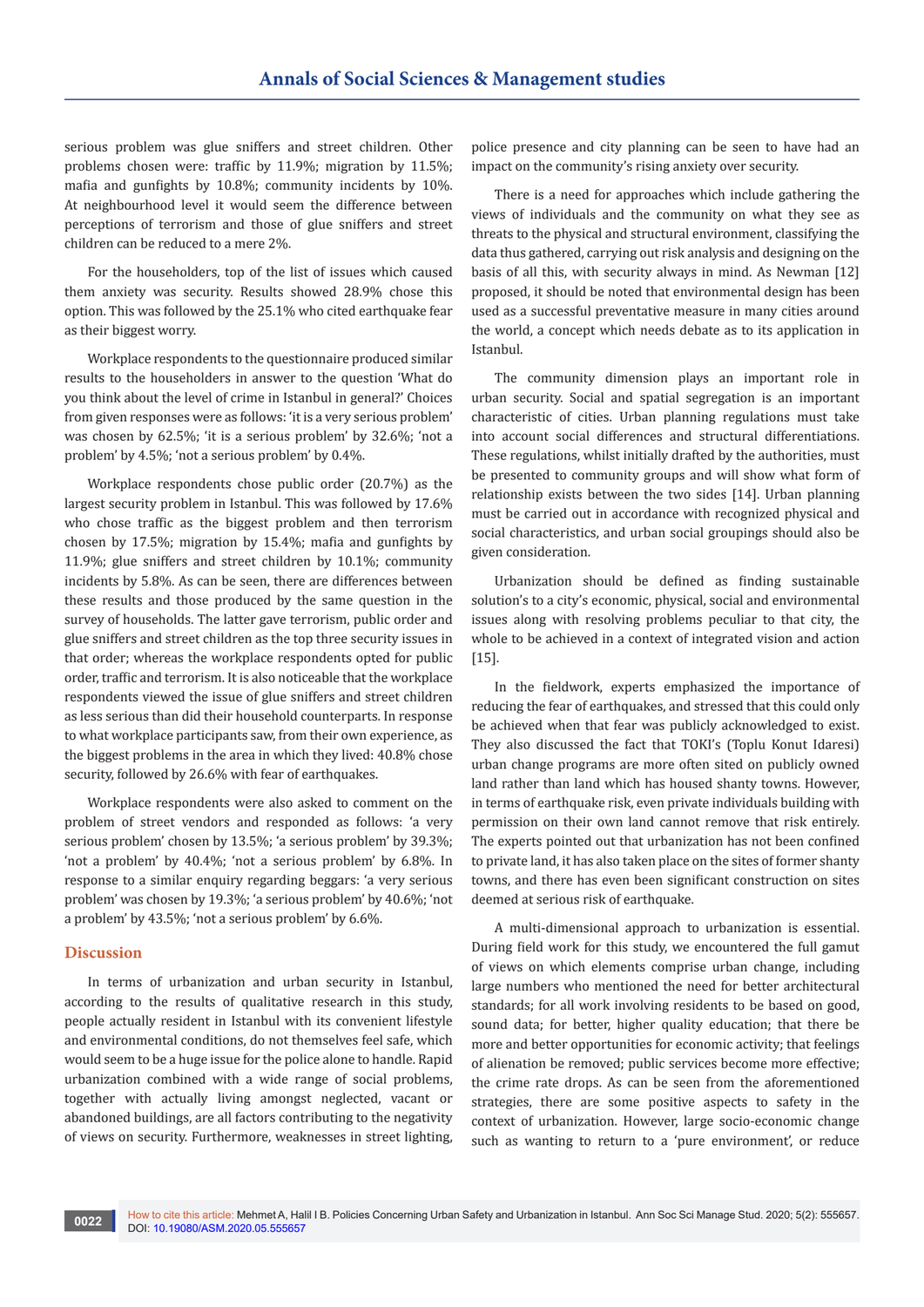crime and fear of crime, would just seem to lead to an increase in security problems. In regions where regeneration projects have been carried out, they have stated their aims to include: improved architectural standards; evaluation of population in the area; development leading to identification of weak points; provision of appropriate leisure facilities and social activities for local residents; creation of effective communication systems; addressing weaknesses in public services such as schools and hospitals; an increase in all forms of productivity.

Despite the fact that Turkey's shanty towns could be seen as high risk areas, if only in terms of physical structural safety, it has to be said that they are not the cause of any major anxiety. Within this study, meetings were held with academics that had carried out field work in shanty towns in the 1990s, without exception they painted a picture of neighbourhoods in which security had a strictly limited importance. One important result of our research is that public authorities and the academic community must accept that Turkey's shanty towns are very different to their equivalent ghettoes in the west, and this difference should be considered as part of any regeneration process.

As it was explained above 'defensible space' proposes that people need to feel a sense of ownership towards the space they occupy, and this can be nurtured through practical awareness raising [12]. Interestingly, residents in shanty towns display exactly this sense of ownership. It should be borne in mind that work has shown the necessity for consideration of regional characteristics and the ability to see things from the perspective of local residents. Despite the presence of so many risk factors, security problems did not emanate from the shanty towns, whereas overlooking social, cultural and economic issues inherent in any urban change project will lead to serious security problems. Academics with whom we met during the fieldwork emphasized the fact that moving people from a rundown district to a better area is hardly ever part of the solution to the problem. All urban change projects in general, and those involving rehousing in particular, must not just focus on physical refurbishment but must also aim to improve social, economic, demographic and cultural structures at the same time.

People living in a city should not feel themselves far removed from its life and culture, simply using the city as a place to live. One of the most important and necessary processes within social integration is that of city-dwellers finding common ground in shared values, opinions and activities. At the same time, it has to be agreed that relationships even with like-minded people, and certainly with extended family members and neighbours, can wax and wane and this has also to be accommodated within the fabric of any district. Indeed, for an individual to spend his/her entire life surrounded by like-minded people may not be such a good idea.

Data gathered from our field work showed that cities with an understanding of compatriotism do not undervalue its importance in the context of both social control and mutual support; it may also be an indicator of other issues. Academics who have an interest in this subject, all stated that whilst shanty towns may seem places of high risk with poor structural standards, it is clear that such areas are actually low risk in terms of security due to the strong sense of mutual support and other forms of social control. However, there can be negative aspects to basing your entire social life in the city on relationships with compatriots; city dwellers must identify with the city in which they live. For this change to take place requires highly detailed research followed by the implementation of appropriate strategies. Experts in the field believe this issue has not been treated seriously and will lead to significant increases in the crime rate over the years ahead. There has also been work to show that crime rates rise significantly in areas in which people are temporarily rehoused, whilst awaiting demolition and rebuild of their original homes.

Academics who have carried out research on this subject have stated that not enough attention is paid to the aftermath of an urban change initiative, when it could take up to ten years for people rehoused to establish relationships in their neighbourhood. People who move to a new neighbourhood within an urban change project leave behind the neighbours they may have known for years, and find themselves living in an apartment building surrounded by strangers with whom they must work out a way to live in harmony. Close links with neighbours which have lasted for years are all too often overlooked within urban change projects, and there are also inherent threats to be considered when people suddenly find themselves living in totally unfamiliar surroundings. Indeed, this situation is one of the sources of many problems within city life, a list headed by crime.

In terms of the effect of the physical fabric on security, experts involved in this study emphasised the fact that the physical condition of buildings has an effect on security and security fears, and they propose that urban change projects should pay greater attention to environmental design for security, and should involve people throughout the neighbourhood in design development. They also stressed the importance of design which gave opportunities for people to see and get to know one another. It would seem clear that individuals living in the same huge apartment buildings, where other residents remain strangers, feel themselves and their families to be unsafe. Furthermore, experts also mention the fact that in such circumstances people knowing each other is one element in crime prevention. Regeneration projects have been carried out which have resulted in apartment complexes with 300-400 people in each building, a total of 2000 or more in one complex, all forced to share many aspects of their lives. It should be borne in mind that such projects result in innate risks far higher than those present in shanty towns, where there are usually strong neighbour relationships.

# **Conclusion**

This study greatly expands what is known about urbanization, urban regeneration, crime and urban policies in Istanbul. One of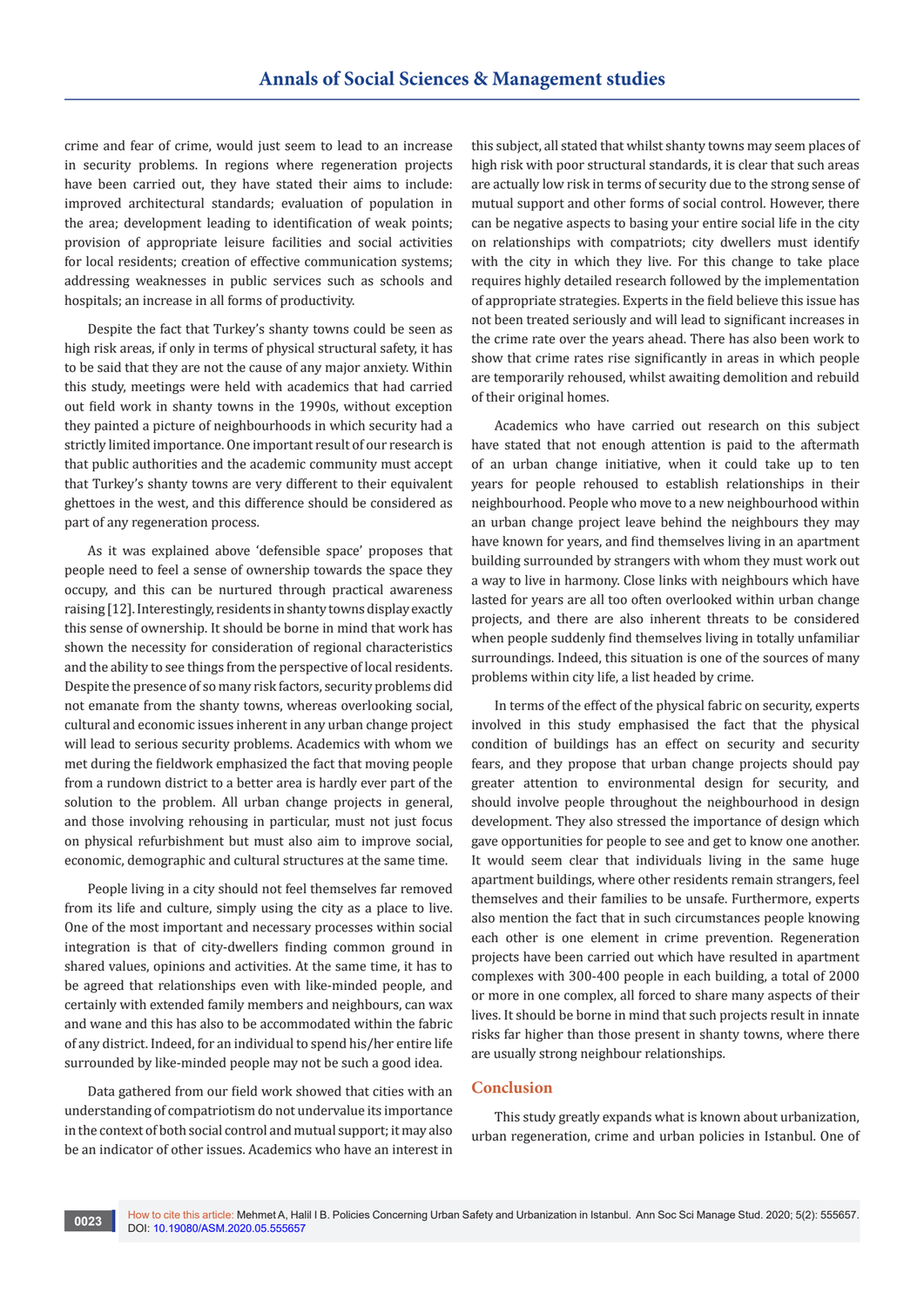the significant of this study is that "household" and "work place" surveys were carried out separately in order to see the differences between responses from these different two categories. In terms of crime concern and sense of security, studies have not yet been clarified the differences between respondents from households and workplaces. Employing qualitative and quantitative methods, this study examines resident perceptions of territorial functioning and physical incivilities.

This study presents a more comprehensive and integrated framework for understanding specific features in urban security, physical and social disorder and urbanization. Thus, the theoretical framework is organized around two dimensions: 1-Neigbourhood level; 2. Istanbul as a whole. This classification shows the effects of the policies on criminalization and the mystification of crime, and it was found that crime was seen to be less of a problem at neighbourhood level than across Istanbul as a whole. Showing the difference between real problems and imaginary concerns about crime in Istanbul, this is one of the significant results of this study. This study is unique among others carried out in Istanbul and contributes to the existing literature by offering a new sociological perspective.

With a population of 15 million, Istanbul, Turkey's economic, cultural, and historical heart and its largest city experienced a dramatic economic, socio-political restructuring in the post-1980's with the neoliberal policies put in effect. The prospect of maximizing land prices and rentals became a considerable element reshaping the attitude of municipalities, construction firms and development agencies [16]. A Highly irregular, piecemeal, and speculative transformation of Istanbul has resulted in heightened social-spatial differentiations and fragmentation resulting from the changing economic, demographic and employment structures in the city. In the absence of the strategic plans and programs; the marked dynamics, ad hoc solutions of different actors, urban coalitions, informalities, political balances between different government layers have been shaping urban policies (Turel et al. 2006) [10]. Investing on urban land is regarded more beneficial than investing on industrial production and urban renewal proposals are justified mainly by fear of crime, disorder and crime prevention. Turkun [8] points out that people living in squatter housing areas were regarded "invaders". These areas were said to be the main cause of rising urban crime and political extremism. A new political elite consensus proposes that the immigrant squatter areas as well as the older ex-industrial areas inhabited by the urban poor urgently needed re-development. As a result, centralised urban policies and practices pave the way for excluding certain groups, mobilising the deprived groups and also putting pressure on the intellectuals and people with alternative political views. The criticisms of these parties are also regarded as oppositions to the overall project of economic development and as threats to their political power [17].

Contemporary urban governance is more than "the growing power of capital and the increasing inadequacy of liberaldemocratic political structures as a means to check that power" (Purcell 2002) [17]. The state is the main actor, shaping the whole operation, trying to find ways to contain resistance or mobilisations against its urban agenda, using the urban property market as a machine for growth [17].

We have witnessed Istanbul, at the hands of the government, being reshaped and reorganized, with social values that have evolved over many years being removed and replaced with a new order. A whole new system of capital and production labour has been established. Whether the pretext is fear of earthquakes, criminalization or the need to deal with areas of deprivation, it would seem to lead to two basic conclusions. Firstly, urbanization policies are not matters for debate, being purely designed to ensure high rates of income; secondly, whole new templates for authority-order have been constructed (Tan 2013; İngin & İslam 2013) [18-20].

It would seem that the administration in Istanbul classifies residential areas as 'at risk' without apparent consultation, and thus opens them up for regeneration and the attendant financial speculation. Financial gain from such urban change does not accrue to the residents, but rather to those who could be said to be already economically advantaged. Indeed, urban change programs are not carried out for the benefit of residents of the area concerned, instead the construction of luxury apartments, business districts, offices, hotels and shopping malls only benefits the already wealthy capital investors. The majority of urbanization projects force residents into a kind of limbo, in which they transfer their property ownership to capital investors cheaply and then have to move away. Istanbul heads the list of places in Turkey where decision makers claim to be working to create safer, more sustainable places to live, and where identifying exactly who is benefitting financially is practically impossible. It would seem that urbanization is trying to solve all the economic, social and environmental problems inherent in sustainable urban living at the same time and by pitting one against another [21].

The discussions above show that there is a relationship between city planning and political power [22]. According to Lefebvre the government and other powerful elites bring themselves into existence through space. To be able to attain and continue to hold sovereign powers the government, or leading elites, continually intervene spatially. To ensure the continuity of existing capitalist relationships of exploitation and domination, it is imperative that planning results in people of different classes and different ethnic identities becoming alienated from one another. Peoples' everyday experiences take place in a given space and when people are forced apart, they differentiate and become strangers to each other [22].

In Istanbul the government has implemented policies leading to decomposition and differentiation. In terms of urban decomposition, consider gated communities and shanty towns. Today this could not only be seen as spatial segregation, but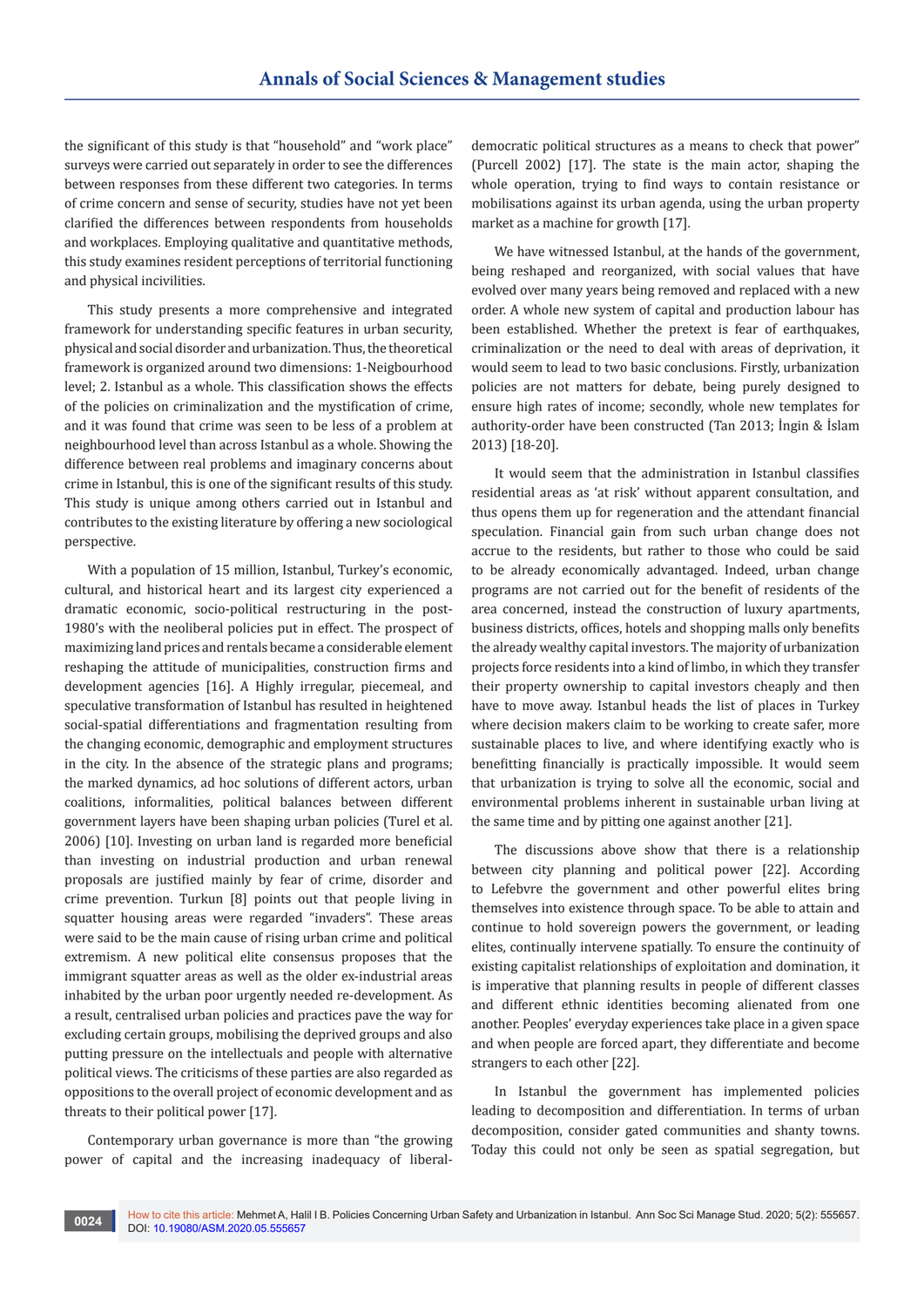could also qualify as a government management technique. When people find themselves experiencing or witnessing armed conflict in shared spaces, and capitalist exploitative relationships can continue, there must be planning. In Istanbul spatial segregation would seem to be very deep-rooted and there is a need to increase the number of shared spaces in which people of different social classes, ethnic and gender identities can meet and interact [23- 30].

#### **Funding**

This research was funded by USIDER.

#### **References**

- 1. Erder S (1997) Kentsel Gerilim. İstanbul: Uğur Mumcu Araştırmacı Gazetecilik Vakfı.
- 2. Erder S (1996) *İst*anbul'a Bir Kent Kondu: *Üm*raniye*.* İstanbul: İletişim.
- 3. [Erman T \(1998\) Becoming "urban" or remaining "rural": the](https://www.jstor.org/stable/164340)  [views of Turkish rural-to-urban migrants of the "integration"](https://www.jstor.org/stable/164340)  question. [International Journal of Middle East Studies](https://www.jstor.org/stable/164340) 30(4): 541-561.
- 4. Işık O, Pınarcıoğlu M (2001) N*öbetleş*e Yoksulluk, Sultanbeyli *Örneği.* İstanbul: İletişim.
- 5. [Yalcintas HA, Kilinc G \(2010\) Evaluation of urban regeneration practice](http://www.iphs2010.com/abs/ID68.pdf)  [in Turkey in comparison to general framework for managing urban](http://www.iphs2010.com/abs/ID68.pdf)  [regeneration in developed countries. 14th International Planning](http://www.iphs2010.com/abs/ID68.pdf)  [History Society Conference.](http://www.iphs2010.com/abs/ID68.pdf)
- 6. Turkun A (2009) The Manifestations of Voluntary and Involuntary Migration in Turkish cities: from "spaces of hope" to "spaces of hopelessness". In: Sandhu RS, Sandhu J, Arora B (Eds.), Urban Poverty in Developing Countries: Issues and Strategies for Sustainable Cities. New Delhi: Bookwell*,* India, pp. 57-100.
- 7. [Ozden P \(2008\) Looking at urban regeneration from the viewpoint of](https://www.witpress.com/elibrary/wit-transactions-on-ecology-and-the-environment/117/19745)  [urban safety: Istanbul's crime areas. WIT Transactions on Ecology and](https://www.witpress.com/elibrary/wit-transactions-on-ecology-and-the-environment/117/19745)  [the Environment 117: 579-590.](https://www.witpress.com/elibrary/wit-transactions-on-ecology-and-the-environment/117/19745)
- 8. [Turkun A \(2011\) Urban regeneration and hegemonic power](https://www.tandfonline.com/doi/abs/10.1080/13563475.2011.552473)  relationships. [International planning studies](https://www.tandfonline.com/doi/abs/10.1080/13563475.2011.552473) 16(1): 61-72.
- 9. Gökşin A, M[üderrisoğlu B \(2005\) Urban regeneration: a comprehensive](http://www.isocarp.net/Data/case_studies/619.pdf)  [strategy for creating spaces for innovative economies. Urban](http://www.isocarp.net/Data/case_studies/619.pdf)  [Regeneration: A Comprehensive Strategy. 41st ISoCaRP Congress,](http://www.isocarp.net/Data/case_studies/619.pdf)  *İ*[stanbul.](http://www.isocarp.net/Data/case_studies/619.pdf)
- 10. S[akızlıoğlu NB \(2007\) Impacts of Urban renewal Policies: The Case of](https://etd.lib.metu.edu.tr/upload/12608464/index.pdf)  Tarlabasi-Istanbul*.* [Unpublished M.A. Thesis, The Graduate School of](https://etd.lib.metu.edu.tr/upload/12608464/index.pdf)  [Social Sciences of Middle East Technical University, Ankara, Turkey.](https://etd.lib.metu.edu.tr/upload/12608464/index.pdf)
- 11. Jacobs J (1992) The Death and Life of Great American Cities. New York: Vintage Books.
- 12. Newman O (1972) Defensible Space: Crime Prevention through Environmental Design. London: McMillan.
- 13. USAK (2012) İstanbul Kent Güvenliği. Ankara: USAK Yayınları.
- 14. Caldeira TPR (2000) Crime, Segregation, and Citizenship in Sao Paulo*.* Berkeley: University of California Press.
- 15. Roberts P, Sykes H (2000) Urban Regeneration, London: Sage.
- 16. [Keyder C \(2005\) Globalization and social exclusion in](https://onlinelibrary.wiley.com/doi/abs/10.1111/j.1468-2427.2005.00574.x)  Istanbul. [International Journal of Urban and Regional Research](https://onlinelibrary.wiley.com/doi/abs/10.1111/j.1468-2427.2005.00574.x) 29(1): [124-134.](https://onlinelibrary.wiley.com/doi/abs/10.1111/j.1468-2427.2005.00574.x)
- 17. [Eraydin A, Taşan‐Kok T \(2014\) State response to contemporary urban](http://citeseerx.ist.psu.edu/viewdoc/download?doi=10.1.1.913.6307&rep=rep1&type=pdf)  [movements in Turkey: A critical overview of state entrepreneurialism](http://citeseerx.ist.psu.edu/viewdoc/download?doi=10.1.1.913.6307&rep=rep1&type=pdf)  [and authoritarian interventions.](http://citeseerx.ist.psu.edu/viewdoc/download?doi=10.1.1.913.6307&rep=rep1&type=pdf) Antipode 46(1): 110-129.
- 18. Erkilet A (2013) Düzgün Aileler", "Yeni Gelenler"e Karşı: Korku Siyaseti, Tehliyeler ve Kentsel Ayrışma. In: Çavdar A, Tan P (Eds.), İstanbul: Müstesna Şehrin, İstisna Hali*,* İstanbul: Sel Yayıncılık, pp. 127-146.
- 19. Yılmaz C (2013) Orta Sınıflar Üzerinden Düşünmek: İstanbul'da Orta Sınıfların Ajandasına Risk Yazmak. In: Çavdar A, Tan P (Eds.), İstanbul: Müstesna Şehrin, İstisna Hali, İstanbul: Sel Yayıncılık, pp. 99-123.
- 20. Balaban O (2013) Neoliberal yeniden yapılanmanın Türkiye kentselleşmesine bir değer armağanı: Kentsel dönüşümde güncelin gerisinde kalmak". In: Çavdar A, Tan P (Eds.), İstanbul: Müstesna Şehrin, İstisna Hali, İstanbul: Sel Yayıncılık, pp. 51-78.
- 21. Çavdar A, Tan P (2013) İstanbul: Müstesna Şehrin İstisna Hali. İstanbul: Sel Yayıncılık.
- 22. Lefebvre H (1976) Survival of Capitalism. London: Alison and Busby.
- 23. [Eraydın A \(2008\) The Impact of Globalisation on Different Social](https://journals.sagepub.com/doi/10.1177/0042098008091496)  [Groups: Competitiveness, Social Cohesion and Spatial Segregation in](https://journals.sagepub.com/doi/10.1177/0042098008091496)  [Istanbul. Urban Studies 45\(8\): 1663-1691.](https://journals.sagepub.com/doi/10.1177/0042098008091496)
- 24. Genç FN (2008) Tür[kiye'de Kentsel Dönüşüm: Mevzuat ve](https://dergipark.org.tr/en/download/article-file/145982)  [Uygulamaların Genel Görünümü. Yö](https://dergipark.org.tr/en/download/article-file/145982)netim ve Ekonomi 15(1): 115-130.
- 25. Islam T (2005) Outside the Core: Gentrification in Istanbul. In: Atkinson R, Bridge G (Eds.), Gentrification in Global Context. London: Routledge, pp. 121-137.
- 26. [Kuyucu T, Ünsal Ö \(2010\) Urban transformation as state-led property](http://citeseerx.ist.psu.edu/viewdoc/download?doi=10.1.1.843.9511&rep=rep1&type=pdf)  [transfer: An analysis of two cases of urban renewal in Istanbul.](http://citeseerx.ist.psu.edu/viewdoc/download?doi=10.1.1.843.9511&rep=rep1&type=pdf) Urban Studies [47\(7\): 1479-1499.](http://citeseerx.ist.psu.edu/viewdoc/download?doi=10.1.1.843.9511&rep=rep1&type=pdf)
- 27. Şen B (2005) Soylulaştırma: Kentsel Mekanda Yeni bir Ayrıştrıma Biçimi. In: Kurtuluş H (Ed.), İstanbul'da Kentsel Ayrışma Istanbul: Bağlam Yayınları, pp. 127-160.
- 28. Şenyapılı T (2004) Charting the 'voyage'of squatter housing in urban spatial 'quadruped'. European Journal of Turkish Studies. Social Sciences on Contemporary Turkey (1).
- 29. [Tasan-Kok T \(2015\) Analysing Path Dependence to Understand](https://www.tandfonline.com/doi/abs/10.1080/09654313.2015.1018458)  [Divergence: Investigating Hybrid Neo-liberal Urban Transformation](https://www.tandfonline.com/doi/abs/10.1080/09654313.2015.1018458)  [Processes in Turkey. European Planning Studies 23\(11\): 2184-2209.](https://www.tandfonline.com/doi/abs/10.1080/09654313.2015.1018458)
- 30. [Turkmen H \(2014\) Urban Renewal Projects and Dynamics of Contention](https://pdfs.semanticscholar.org/e6a0/6eb5d08ee5add2ead67dc944ac5381cbce1e.pdf)  [in Istanbul: The Case of Fener-Balat-Ayvansaray and Suleymaniye. Phd](https://pdfs.semanticscholar.org/e6a0/6eb5d08ee5add2ead67dc944ac5381cbce1e.pdf)  [Thesis, Cardiff University.](https://pdfs.semanticscholar.org/e6a0/6eb5d08ee5add2ead67dc944ac5381cbce1e.pdf)